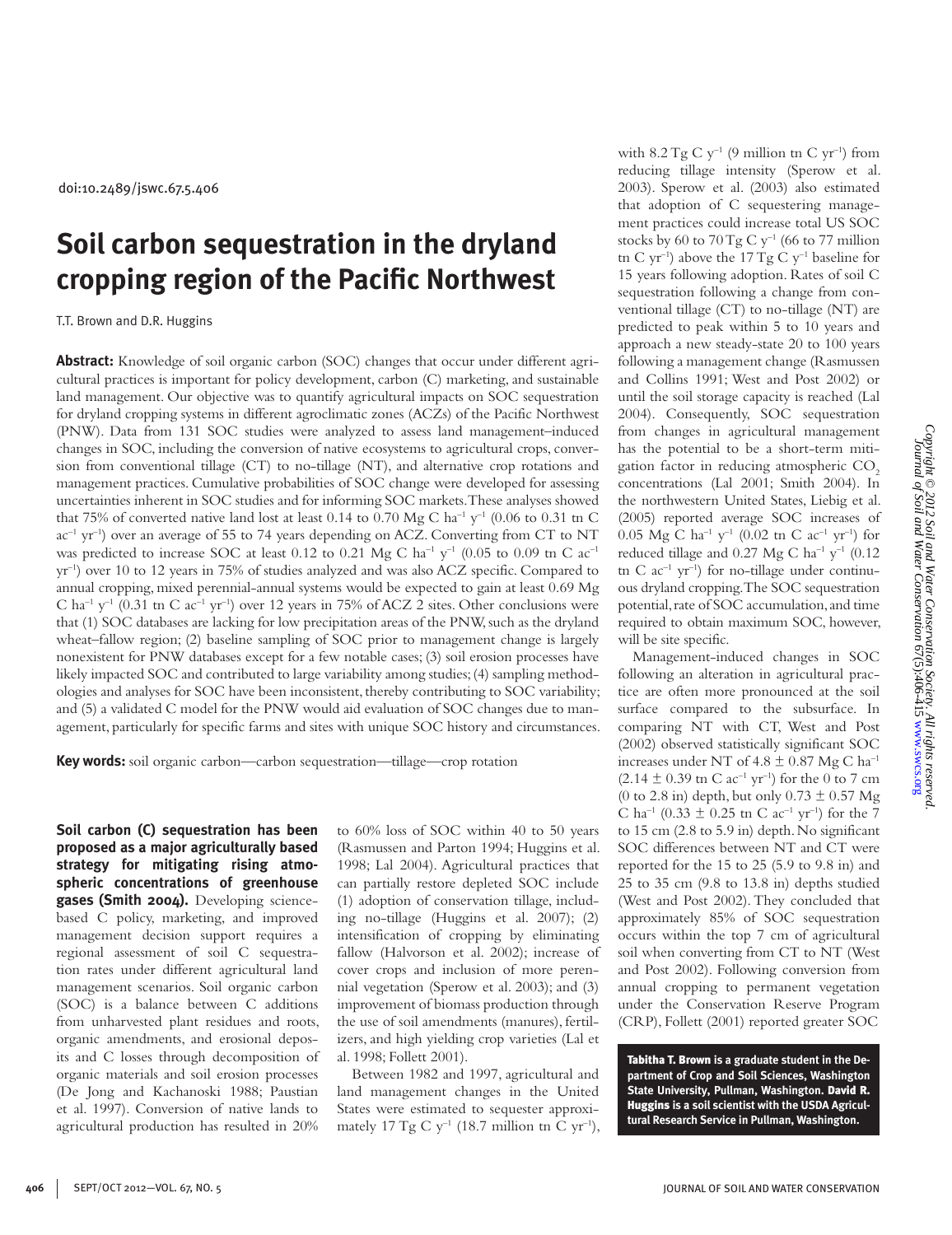#### Table 1

Summary of collected soil organic content literature by management practice (native conversion [NC], no-tillage management [NT], reduced tillage management [RT], mixed perennial-annual system [Mixed P-A], Conservation Reserve Program planting [CRP], annual cropping, fallow cropping, residue burning, no residue burning, barnyard manure application, and green manure application) and Pacific Northwest agroclimatic zone (ACZ).

| ACZ* | Management practice (number of studies†) |           |           |                     |            |                    |                           |                           |                       |                           |                 |  |
|------|------------------------------------------|-----------|-----------|---------------------|------------|--------------------|---------------------------|---------------------------|-----------------------|---------------------------|-----------------|--|
|      | <b>NC</b>                                | <b>NT</b> | <b>RT</b> | <b>Mixed</b><br>P-A | <b>CRP</b> | Annual<br>cropping | <b>Fallow</b><br>cropping | <b>Residue</b><br>burning | No residue<br>burning | <b>Barnyard</b><br>manure | Green<br>manure |  |
|      |                                          |           |           |                     |            |                    |                           |                           |                       |                           |                 |  |
|      | 8                                        | 12        | 3         | 9                   |            | 16                 | 9                         |                           |                       | 6                         | 14              |  |
|      | 4                                        | 13        | 4         |                     |            | $\overline{2}$     | 4                         | 3                         | 3                     | ⌒                         | $\overline{2}$  |  |
|      |                                          |           |           |                     |            |                    |                           |                           |                       |                           |                 |  |
| 5    | 3                                        |           |           |                     |            |                    |                           |                           | ⌒                     |                           |                 |  |
| 6    |                                          |           |           |                     |            |                    |                           |                           |                       |                           |                 |  |

\* The ACZ designations follow those presented in figure 1 of this manuscript.

† Number of studies by location rather than by publication (e.g., one publication may have data for three unique sampling locations and would be recorded as three studies).

changes in the near surface depth increment with SOC sequestration rates of 0.57, 0.74, and 0.91 Mg C ha<sup>-1</sup> y<sup>-1</sup> (0.25, 0.33, and 0.41 tn C  $ac^{-1}$  yr<sup>-1</sup>) at 0 to 5, 0 to 10, and 0 to 20 cm (0 to 2, 0 to 3.9, and 0 to 7.9 in), respectively. From these data it would be estimated that 63% and 81% of the SOC change from adopting CRP occurred in surface 5 and 10 cm, respectively. These studies illustrate the importance of sampling depth for evaluating rates of SOC sequestration under different management regimes.

The large variability in reported soil C sequestration rates is a consequence of multiple factors that affect SOC storage including initial levels of SOC (Ismail et al. 1994) and degree of system SOC saturation (Hassink and Whitmore 1997); soil properties, such as texture and aggregation (Balesdent et al. 2000; Six et al. 2004); soil erosion (Chaplot et al. 2009); artificial drainage (Sullivan et al. 1997); soil disturbance and crop rotation (Huggins et al. 2007); productivity (Al-Kaisi et al. 2005); and time. Furthermore, sampling protocols, such as soil depth and time between sampling, can greatly affect rates of soil C sequestration. Our overall objective was to provide science-based information and assessment tools that quantify agricultural management impacts on rates of SOC sequestration for dryland cropping systems of the Pacific Northwest. Specifically we (1) identified where sufficient data sets exist in the Pacific Northwest (PNW) to assess management impacts on SOC sequestration; (2) combined SOC datasets with the same management treatments and located within the same agroclimatic zone (ACZ) to assess SOC changes with soil depth; and (3) assessed soil profile changes in SOC due to management on a cumulative distribution basis to

further evaluate uncertainties associated with reported SOC changes that, in turn, would be useful information for policy development and/or carbon markets.

#### Materials and Methods

Overall, 131 location-specific SOC data sets were identified from peer-reviewed and nonpeer-reviewed literature (e.g., Agricultural Research Station Bulletins and Solutions To Environmental and Economic Problems Research Reports) that addressed changes in SOC content and distribution under agricultural management within the dryland cropping region of the Pacific Northwest (table 1). The geographic location of each site was identified within the approximately 3.3 to 4 million ha (8.2 to 9.8 million ac) of nonirrigated cropland occurring in the PNW (i.e., Idaho, north central Oregon, and eastern Washington) and classified according to agroclimatic zone (ACZ) based on Douglas et al. (1992) (figure 1). For each study site, duration of management, tillage, rotation, soil C data reported, sampling depth, landscape position, soil texture, soil series, annual temperature and precipitation, and method of SOC analysis were recorded. If annual precipitation or temperature were not provided, the location was assigned an agroclimatic zone based on its location relative to the ACZ map (figure 1). Only dryland cropping system studies were evaluated in this study, although some dryland locations identified were in the irrigated ACZ.

All data sets were converted from their original units to mass per unit volume per year (Mg C ha<sup>-1</sup> cm<sup>-1</sup> y<sup>-1</sup> [tn C ac<sup>-1</sup> in<sup>-1</sup> yr<sup>-1</sup>]) in order to (1) allow comparisons among the different studies by using the same units, (2) assess the depth-distribution of SOC change

under different management situations, and (3) estimate total profile changes in SOC. Soil bulk density data are necessary to determine SOC on a volume basis. As several studies did not report bulk density values, bulk density values were assigned based on typical values for that soil type in order to convert SOC concentrations to SOC contents . Sensitivity analyses showed that the potential error from assigning bulk density values for sites lacking these data were relatively minor given the range of typical soil bulk densities of the region. The Mg C ha<sup>-1</sup> cm<sup>-1</sup> y<sup>-1</sup> (tn C ac<sup>-1</sup> in<sup>-1</sup> yr–1) units were derived by dividing the annual change in SOC by the depth sampled in cm.

Sufficient data were available for a more comprehensive evaluation of soil C sequestration for (1) conversion of native vegetation (perennial) to cropland using tillage, (2) NT compared to CT management, and (3) use of a mixed perennial-annual rotation compared to an annual rotation. In addition, the limited data on effects of crop residue burning, use of green and barnyard manures, and CRP plantings on SOC were summarized.

In order to evaluate the affects of initial SOC on the rates of SOC change due to management, SOC changes (Mg C ha–1 cm<sup>-1</sup> y<sup>-1</sup> [tn C ac<sup>-1</sup> in<sup>-1</sup> yr<sup>-1</sup>]) were plotted against the initial SOC ( $Mg$  C ha<sup>-1</sup> [tn C ac–1]). Changes in SOC relative to initial C were presented for 0 to 30 cm (0 to 11.8 in) depths and depths below 30 cm to identify the influence of management on surface and subsurface SOC. Changes in SOC due to management treatments were based on initial SOC when it was available for the study or by subtraction from the treatment representing the initial situation (e.g., native prairie, conventional tillage) when SOC was measured at the same time.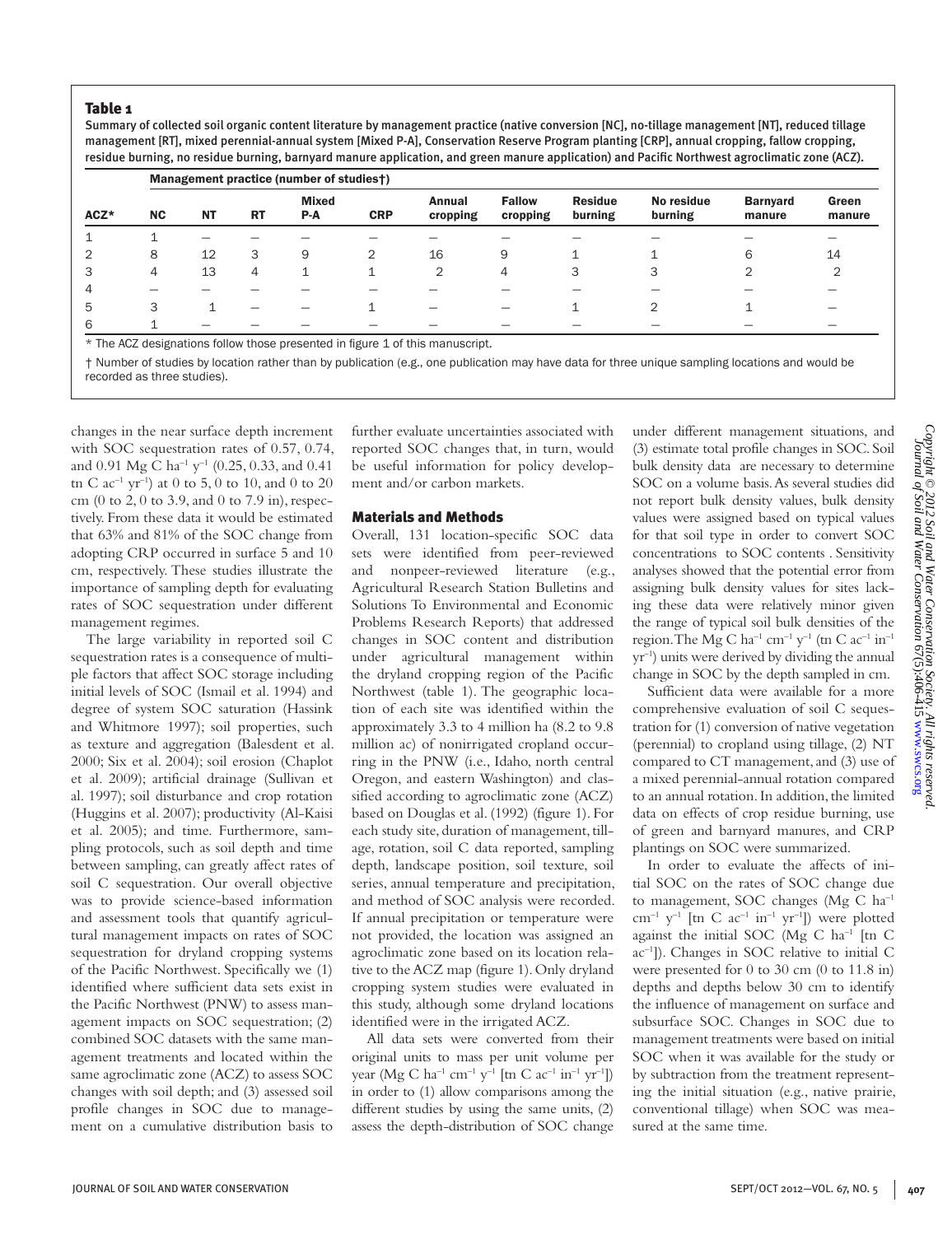Agroclimatic zone (ACZ) designations for the Pacific Northwest (adapted from Douglas et al. 1992) and locations of soil carbon studies identified for this study\*.



Soil profile changes in SOC stocks were estimated based on the SOC depth increment data to characterize the depth-distribution of SOC change for the different management comparisons within an ACZ. For this portion of the analysis, data sets in which SOC was sampled with detailed depth increments were used to empirically model the change in SOC with depth. In all instances, the SOC changes with depth were best described by an exponential relationship, based on coefficient of determination (*R*-squared) values. The exponential equations of SOC changes with depth fit were used to (1) estimate approximate depths at which no change in SOC occurred, (2) calculate total profile changes in SOC ( $Mg \text{ C}$  ha<sup>-1</sup>), and (3) estimate total changes in profile SOC for incomplete datasets that did not include sufficient sampling throughout the soil profile. Data means, standard deviations, and cumulative probability distributions were derived for these profile SOC data (SAS Institute Inc. 2009).

The cumulative probability distributions were developed for the change in profile SOC data for each zone and management comparison. Expected scores of a normally distributed cumulative probability function were based on the number of observations in each management by ACZ dataset. The cumulative distributions of the SOC profile data were then compared to the expected scores for normally distributed data, and from these comparisons, it was concluded that the data were approximately normally distributed. Therefore, changes in SOC due to management practice were interpreted using cumulative probabilities and expected normal scores so that results could be evaluated based on the probability of their occurrence. This assessment allows further quantification of the uncertainty of achieving a particular change in SOC. For example, one could identify an amount of SOC change in which there was a 75% probability that the data were either equal to or greater than this amount of change. This assessment of uncertainty in SOC change due to a management practice would be useful for policy development and carbon marketing.

#### Results and Discussion

The majority of the datasets were located in ACZs 2 and 3, and in many cases, no data was identified for ACZs 1, 4, and 6 (table 1, figure 1). Research quantifying or comparing SOC under different crop rotation and alternative management practices (e.g., burning or use of green manures) for dryland agriculture was limited to just a few studies. The Columbia Basin Agricultural Research Center plots, northeast of Pendleton, Oregon, are the

only existing long-term agricultural plots that have evaluated SOC changes under a range of management scenarios for the dryland PNW (Rasmussen and Rohde 1988; Rasmussen and Parton 1994). Long-term research sites located in Lind, Washington; Pullman, Washington; Moscow, Idaho; and Moro, Oregon, were terminated in the 1950s (Horner et al. 1960). These long-term studies, as well as subsequent studies, are not adequate for a comprehensive evaluation of all major current management impacts on soil C sequestration for each ACZ. These data do, however, provide a general understanding of SOC that is important for quantifying SOC stocks and dynamics and in evaluating management systems and practices that favor SOC retention.

*Conversion of Native Ecosystems to Agriculture.* Annual changes in SOC due to conversion of native vegetation to agriculture ranged from gains of  $0.037 \text{ Mg C} \text{ ha}^{-1}$ cm<sup>-1</sup> y<sup>-1</sup> (0.042 tn C ac<sup>-1</sup> in<sup>-1</sup> yr<sup>-1</sup>) to losses of 0.057 Mg C ha–1 cm–1 y–1 (0.065 tn C  $ac^{-1}$  in<sup>-1</sup> yr<sup>-1</sup>) measured in the surface 30 cm (11.8 in) for ACZs 2, 3, and 5 (figure 2). Changes in subsurface SOC were generally less than surface changes and ranged from losses of 0.016 Mg C ha<sup>-1</sup> cm<sup>-1</sup> y<sup>-1</sup> (0.018 tn C  $ac^{-1}$  in<sup>-1</sup> yr<sup>-1</sup>) to gains of 0.01 Mg C ha<sup>-1</sup> cm<sup>-1</sup> y<sup>-1</sup> (0.011 tn C ac<sup>-1</sup> in<sup>-1</sup> yr<sup>-1</sup>). No clear trend was observed between initial SOC and the annual rate of SOC change (figure 2). Greater initial SOC was generally found in ACZs 2 and 3 than in ACZ 5, primarily due to larger biomass production in dryland ACZs with higher (i.e., ACZs 2 and 3) compared to lower (i.e., ACZ 5) precipitation (Sievers and Holtz 1923). Some cultivated landscape positions maintained or gained SOC following conversion of native perennial vegetation to cropland (figure 2a). This was observed at depths of 20 to 50 cm (7.9 to 19.7 in) in three footslope landscape positions in an ACZ 2 study reported by Rodman (1988). This is likely a consequence of soil erosion processes where detached soil organic matter is transported from eroded areas and deposited at lower-lying landscape positions and is consistent with other findings (Busacca et al. 1993; Montgomery et al. 1997). These data illustrate the importance of considering landscape position in addition to management history when studying changes in SOC. Quantifying this contribution to the SOC balance would be appropriate for determining the net C sequestration potential across the landscape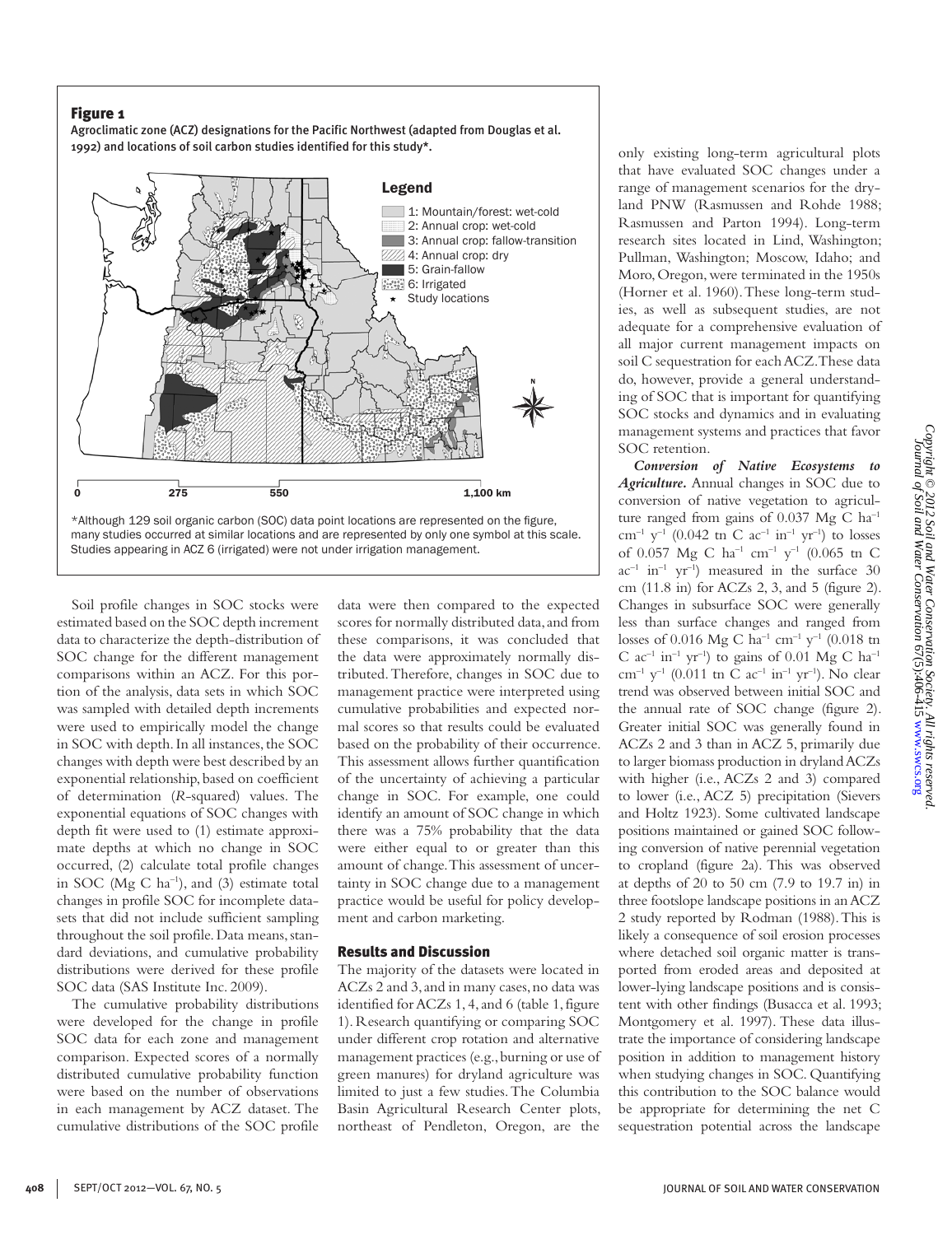Changes in soil organic carbon (SOC) following conversion of native vegetation to agriculture in each agroclimatic zone (ACZ) by (a) initial SOC and (b) study time period. Figure 2b includes all depth increments for the respective agroclimatic zone.



## Figure 3

Changes in soil organic carbon (SOC) with depth following conversion of native vegetation to cropland by agroclimatic zone (ACZ). The L indicates data points from lowland landscape positions, and all others were (or assumed to be if not reported) from upland landscape positions.



(VandenBygaart et al. 2002); however, little is currently known about the fate of soil C that is transported from the field via soil erosion processes, particularly with respect to greenhouse gas emissions.

In ACZ 5, the mean rates of change and standard deviation were relatively high compared to ACZs 2 and 3 (figure 3). This is likely a consequence of the relatively large ranges in duration of cultivation (from three years to decades) as well as differences in cultivation management for the ACZ 5 studies. Greater variability would be expected for these data as the rate of SOC change tends to proceed more rapidly during the initial years of cultivation or following a management change (West and Post 2002). Schillinger et al. (2007) reported gains and losses of SOC as compared to native levels in ACZ 5 where SOC decreased by 0.057 Mg C ha<sup>-1</sup> cm<sup>-1</sup> y<sup>-1</sup> (0.065) tn C  $ac^{-1}$  in<sup>-1</sup> yr<sup>-1</sup>) in the surface 5 cm (2 in) but increased by 0.037 Mg C ha  $cm^{-1}$  y<sup>-1</sup> (0.042 tn C  $ac^{-1}$  in<sup>-1</sup> yr<sup>-1</sup>) at the 5 to 10 cm (2) to 3.9 in) depth (figure 2). Here, the elevated SOC in the subsurface under cultivation was attributed to decades of residue burial when the site was in a winter wheat–fallow rotation.

Following conversion of native vegetation to cultivation-based agriculture, profile SOC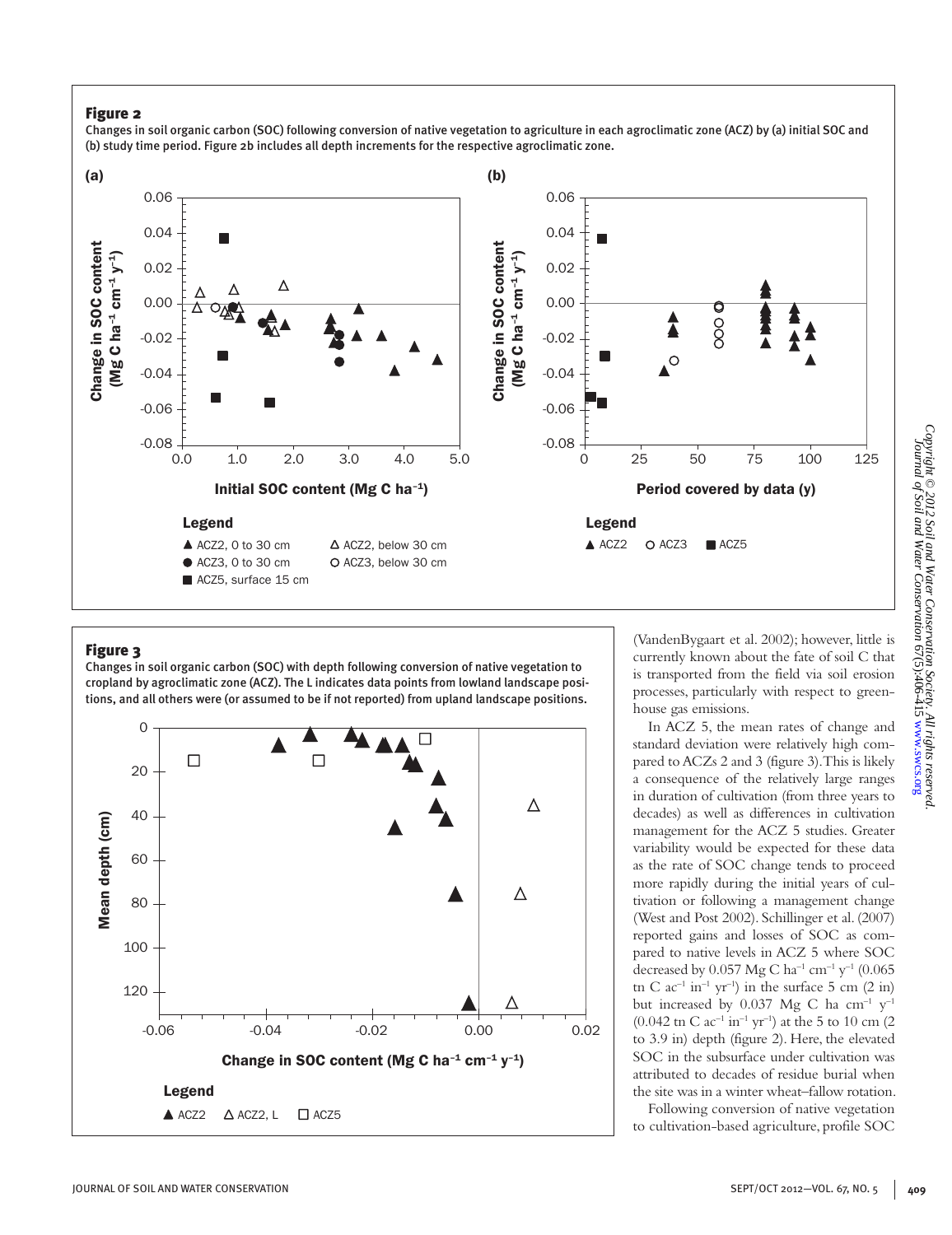#### Table 2

Summary of profile changes in soil organic carbon (SOC) calculated from the mean and cumulative probability function for native conversion, adoption of no-tillage management, and use of a mixed perennial-annual rotation.

|                        |                | <b>Number</b><br>of studies | <b>Period covered</b><br>by data<br>(mean y) | <b>Mean SOC</b><br>changet               | <b>Cumulative probability estimate of</b><br>SOC change* (Mg C ha <sup>-1</sup> $y$ <sup>-1</sup> ) |         |         |
|------------------------|----------------|-----------------------------|----------------------------------------------|------------------------------------------|-----------------------------------------------------------------------------------------------------|---------|---------|
| <b>Management</b>      | <b>ACZ</b>     |                             |                                              | (Mg C ha <sup>-1</sup> y <sup>-1</sup> ) | 25th                                                                                                | 50th    | 75th    |
| Native conversion      |                |                             |                                              |                                          |                                                                                                     |         |         |
|                        | $\overline{2}$ | $\overline{7}$              | 74                                           | $-0.84$ ( $\pm 0.17$ )                   | $-0.70$                                                                                             | $-0.82$ | $-0.92$ |
|                        | 3              | 4                           | 55                                           | $-0.53$ ( $\pm 0.18$ )                   | $-0.35$                                                                                             | $-0.48$ | $-0.58$ |
|                        | 5              | 3                           | 7                                            | $-0.69$ ( $\pm 0.52$ )                   | $-0.14$                                                                                             | $-0.47$ | $-0.80$ |
| No-tillage             |                |                             |                                              |                                          |                                                                                                     |         |         |
|                        | $\overline{2}$ | 12                          | 14                                           | $0.71 (\pm 0.63)$                        | 0.21                                                                                                | 0.64    | 1.04    |
|                        | 3              | 5                           | 10                                           | $0.21 (\pm 0.10)$                        | 0.12                                                                                                | 0.19    | 0.25    |
| Mixed perennial-annual |                |                             |                                              |                                          |                                                                                                     |         |         |
|                        | $\overline{2}$ | 8                           | 12                                           | $1.03 (\pm 0.41)$                        | 0.69                                                                                                | 0.94    | 1.12    |

Note: ACZ = agroclimatic zone.

\* The 25th, 50th, and 75th percentiles of the cumulative probability function.

† Values in parenthesis indicate plus or minus one standard deviation from the mean value.

declined an average of  $0.84 \pm 0.17$  Mg C ha<sup>-1</sup> y<sup>-1</sup> (0.38  $\pm$  0.08 tn C ac<sup>-1</sup> yr<sup>-1</sup>) in ACZ 2, while losses were less in ACZ 3 (0.53  $\pm$ 0.18) Mg C ha<sup>-1</sup> y<sup>-1</sup> [0.24  $\pm$  0.08 tn C ac<sup>-1</sup> yr<sup>-1</sup>]) and ACZ 5 (0.69  $\pm$ 0.52 Mg ha<sup>-1</sup> y<sup>-1</sup> [0.31  $\pm$ 0.23 tn C ac<sup>-1</sup> yr<sup>-1</sup>]) (table 2). About 50% of the SOC loss occurred in the surface 30 cm (11.8 in) depth of the soil profile assessed for ACZ 2, while 50% of the SOC loss occurred in the surface 13 cm (5.1 in) in ACZ 3 (figure 3). These data reflect differences in biomass production due to climatic factors as well as management differences between ACZs 2 and 3.

These estimates of SOC losses following conversion of native land to dryland agriculture represent 15 data sets with an average of up to 74 years of cropping history (table 2). Although sites that have been under cultivation for a longer period of time may show greater overall SOC loss, more recently converted soils will likely have greater initial rates of SOC loss until a new steady-state is approached (Huggins et al. 1998). Sievers and Holtz (1922) reported a 34.5% decrease in SOC, relative to initial SOC, within the surface 60 cm (23.6 in) after 39 years of cropping near Pullman, Washington. These soils may have been approaching a new steady state where detectable SOC changes would only be expected with further management changes.

Means of SOC change had large standard deviations likely due to the influence of soil erosion, sampling errors, and other factors contributing to field SOC variability, and it was considered valuable to express SOC changes on a cumulative probability basis (figure 4, table 2). These analyses showed that 75% of the converted native ecosystems were expected to have lost at least  $0.7 \text{ Mg C} \text{ ha}^{-1}$  $y^{-1}$  (0.31 tn C ac<sup>-1</sup> yr<sup>-1</sup>) or 2.57 metric tons carbon dioxide equivalents per hectare per year (MtCO<sub>2</sub>e ha<sup>-1</sup> y<sup>-1</sup>), a common C trading unit, over 74 years in ACZ 2. In ACZ 3, a SOC loss of at least 0.35 Mg C ha<sup>-1</sup>  $y$ <sup>-1</sup> (0.16 tn C  $ac^{-1}$  yr<sup>-1</sup>) or 1.28 MtCO<sub>2</sub>e ha<sup>-1</sup>  $y^{-1}$  over 55 years would be expected on 75% of converted sites. Soil organic C losses of 0.14 Mg C ha<sup>-1</sup> y<sup>-1</sup> (0.06 tn C ac<sup>-1</sup> yr<sup>-1</sup>) or  $0.51 \text{ MtCO}_2$ e ha<sup>-1</sup> y<sup>-1</sup> or more over 7 years would be expected on 75% of ACZ 5 sites. Using these results and methodology, the degree of uncertainty in SOC changes due to management can be incorporated into land management, C marketing, and green house gas mitigation policy scenarios.

*Conversion from Conventional Tillage to No-Tillage.* Conversion from CT to NT generally resulted in positive rates of SOC gain for the surface 30 cm (11.8 in) (figure 5). Surface 30 cm changes in SOC following adoption of NT ranged from a gain of 0.21 Mg C ha<sup>-1</sup> cm<sup>-1</sup> y<sup>-1</sup> (0.24 tn C ac<sup>-1</sup> in<sup>-1</sup> yr<sup>-1</sup>) to a loss of 0.20 Mg C ha<sup>-1</sup> cm<sup>-1</sup> y<sup>-1</sup> (0.23 tn C  $ac^{-1}$  in<sup>-1</sup> yr<sup>-1</sup> ) (figure 5). Changes in SOC were not related to initial SOC content; however, the rate of SOC change tended to decrease after the initial 10 years of conversion (figure 5a). Data for SOC in ACZs 2, 3, and 5 usually were from the surface 10 to 20 cm (3.9 to 7.9 in), largely ignoring the potential impact of management on profile SOC. In a few instances, NT was reported to have less SOC than the CT counterpart (Fuentes et al. 2004; Granatstein et al. 1987). Fuentes et al. (2004) noted a  $0.017 \text{ Mg} \text{ ha}^{-1}$ cm<sup>-1</sup> y<sup>-1</sup> (0.019 tn C ac<sup>-1</sup> in<sup>-1</sup> yr<sup>-1</sup>) SOC increase at 0 to 5 cm (0 to 2 in) but a 0.004 Mg ha<sup>-1</sup> cm<sup>-1</sup> y<sup>-1</sup> (0.005 tn C ac<sup>-1</sup> in<sup>-1</sup> yr<sup>-1</sup>) decrease at 5 to 10 cm (2 to 3.9 in) after 27 years under NT as compared to CT. This distribution of SOC change may be explained by residue burial at the plow depth under CT that is absent in a NT system.

Adoption of NT following CT generally resulted in SOC increases with 58% or more of the SOC change captured in the surface 5 cm (2 in) and declining with depth to near zero at 20 cm (7.9 in) (data not shown). In ACZ 2, profile SOC stocks increased on average by  $0.71 \pm 0.63$  Mg C ha<sup>-1</sup> y<sup>-1</sup> (0.32  $\pm$  0.28 tn C ac<sup>-1</sup> yr<sup>-1</sup>) over an average of 14 years following conversion of CT to NT (table 2). All changes in profile SOC for ACZ 2 occurred within the surface 20 cm. Soil profile organic C increases were less in ACZ 3, averaging  $0.21 \pm 0.10$  Mg C ha<sup>-1</sup> y<sup>-1</sup> (0.09  $\pm$  0.04 tn C ac<sup>-1</sup> yr<sup>-1</sup>) in the surface 20 cm over an average of 10 years following conversion. Given the relatively high standard deviations for these data, the cumulative probability analyses were again useful for further defining expectations for SOC changes (figure 4b). From the cumulative probability analysis, it was predicted that 75% of ACZ 2 conversions from CT to NT would increase SOC at a rate of at least 0.21 Mg C ha<sup>-1</sup> y<sup>-1</sup> (0.09 tn C ac<sup>-1</sup> yr<sup>-1</sup>) or 0.77  $\mathrm{MtCO}_{2}$ e ha<sup>-1</sup> y<sup>-1</sup> during the initial 14 years (table 2). Similarly for ACZ 3, increases of at least 0.12 Mg C ha<sup>-1</sup> y<sup>-1</sup> (0.05 tn C ac<sup>-1</sup> yr<sup>-1</sup>)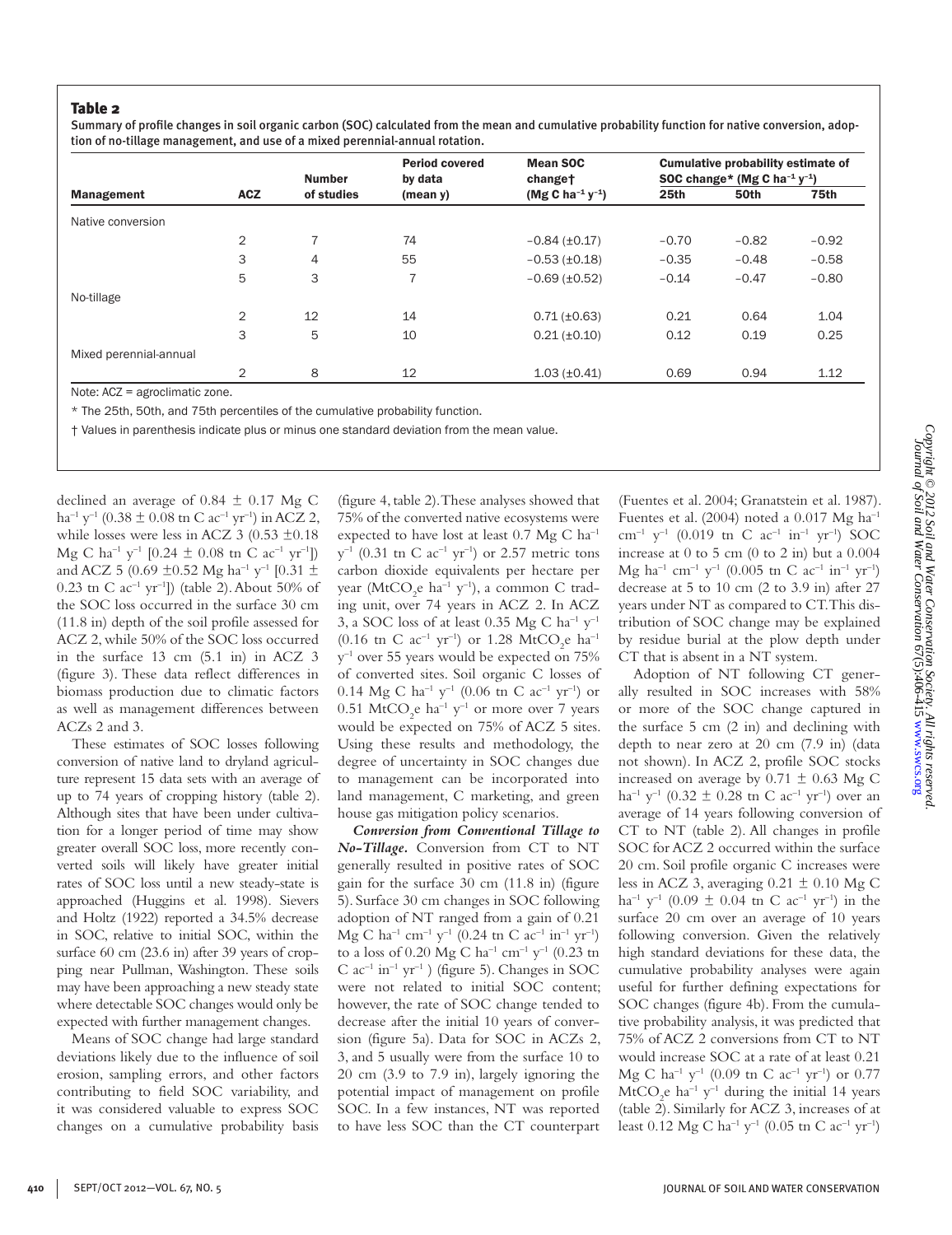Cumulative probability plots for change in soil organic carbon (SOC) following (a) conversion of native vegetation to cropland and (b) conversion from conventional tillage (CT) to no-tillage (NT). Symbols are observed values, and lines represent the expected normal scores.



or 0.44  $\mathrm{MtCO}_{2}$ e ha<sup>-1</sup> y<sup>-1</sup> would be expected during the first 10 years for 75% of sites. Although insufficient numbers of studies occurred for this kind of analysis in ACZ 5, SOC was observed to accumulate at a rate of less than 0.07 Mg C ha<sup>-1</sup> y<sup>-1</sup> (0.03 tn C ac<sup>-1</sup>  $\rm{yr}^{-1}$ ) or 0.26 MtCO<sub>2</sub>e ha<sup>-1</sup> y<sup>-1</sup> with no appreciable gain in SOC below 5 cm following 14 years of NT (Bezdicek et al. 1998).

The 0.21 to 0.71 Mg C ha<sup>-1</sup> y<sup>-1</sup> (0.09 to 0.32 tn C  $ac^{-1}$  yr<sup>-1</sup>) sequestration estimate averages for ACZs 2 and 3, respectively, are at the extreme ends of the global range (0.3 to 0.8 Mg C ha<sup>-1</sup> y<sup>-1</sup> [0.13 to 0.36 tn ac<sup>-1</sup>

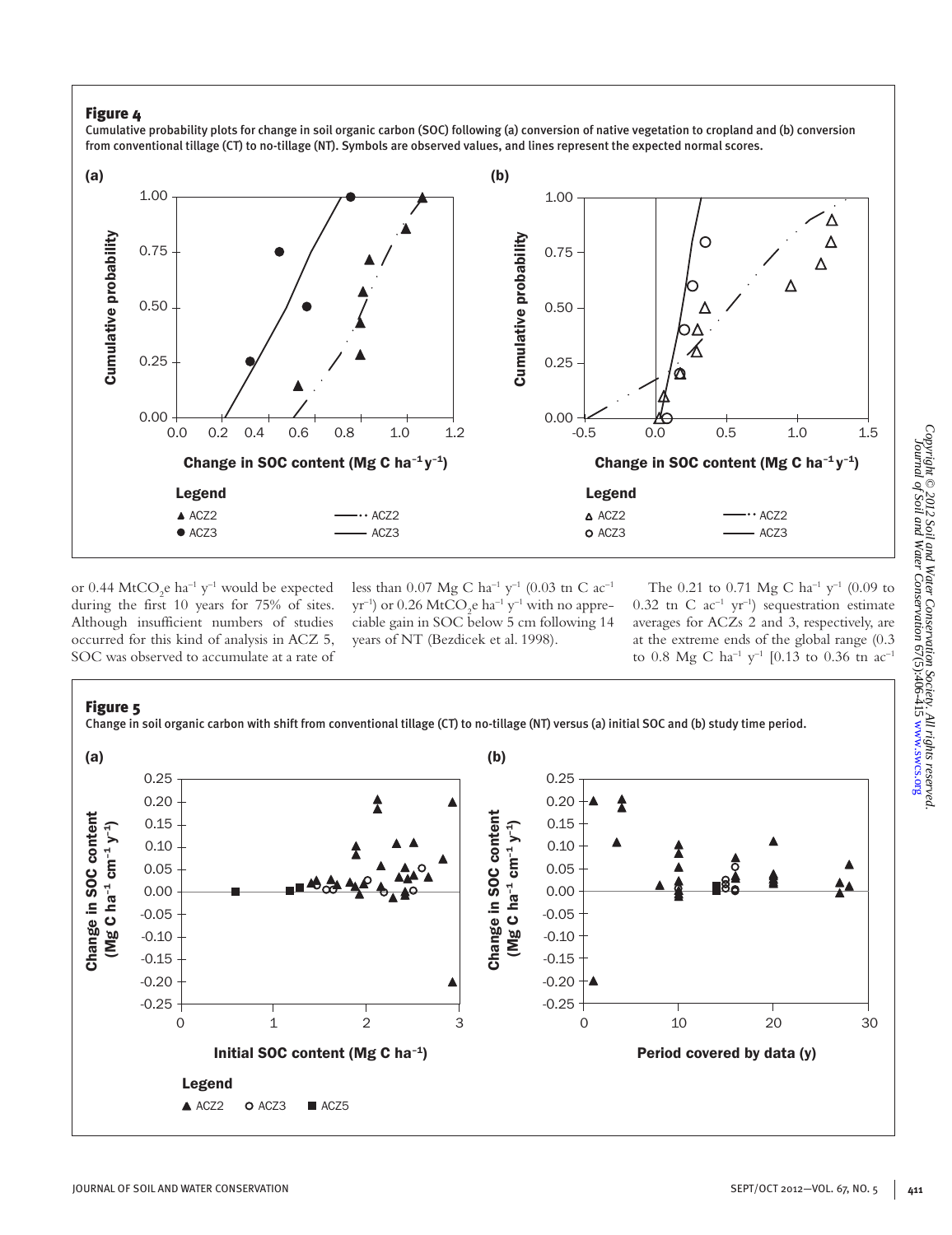yr–1]) reported by Smith (2004) for improved management practices. The ACZ 2 rate of SOC change (0.71 Mg C ha<sup>-1</sup> y<sup>-1</sup> [0.32 tn C  $ac^{-1}$  yr<sup>-1</sup>]) exceeds the upper limit of the 0.3 to 0.6 Mg C ha<sup>-1</sup> y<sup>-1</sup> (0.13 to 0.27 tn  $ac^{-1}$  yr<sup>-1</sup>) used by Follett (2001) for NT adoption on CT cropland. The ACZ 2 SOC sequestration rate is also higher than the surface 30 cm (11.8 in) rate increase (0.57  $\pm$  0.14 C Mg ha<sup>-1</sup> y<sup>-1</sup> [0.25 to 0.06 tn C  $ac^{-1}$  yr<sup>-1</sup>]) reported by West and Post (2002) and the 0.5 Mg C ha<sup>-1</sup> y<sup>-1</sup> (0.22 tn C ac<sup>-1</sup>  $yr^{-1}$ ) estimate for the surface 20 cm (7.9 in) reported by Lal et al. (1998) in a global and national analysis, respectively, of NT compared to CT. Furthermore, the ACZ 2 value is much higher than the 0.23 Mg C ha<sup>-1</sup>  $y^{-1}$  $(0.10 \text{ tr } C \text{ ac}^{-1} \text{ yr}^{-1})$  reported by Paustian et al. (1997) and the 0.3 Mg C ha–1 y–1 (0.13 tn  $C$  ac<sup>-1</sup> yr<sup>-1</sup>) estimated by West and Marland (2001), comparing NT to CT sites nationally. In contrast, the  $0.21 \text{ Mg C} \text{ ha}^{-1} \text{ y}^{-1}$  (0.09 tn C  $ac^{-1}$  yr<sup>-1</sup>) sequestration rate estimated for conversion from CT to NT in ACZ 3 is similar to lower rates reported (Paustian et al. 1997; Follett 2001; West and Marland 2001; Smith 2004; Liebig et al. 2005). Factors that could contribute to the relatively high rates of SOC change reported as well as the large range and standard deviation include soil sampling biases and the influence of soil erosion. Sampling biases can arise if soil sampling occurs soon after a recent addition of biomass from residues, for example after harvest when it is logistically more feasible to conduct sampling operations. Here, residues and root sources of C can become mixed with the sample and difficult to remove prior to total "soil" C analysis. The significance of this sampling issue increases with greater crop yields and associated residue and root inputs. High yielding areas in ACZ 2 can result in carbon loads in aboveground crop residues of 4.5 Mg C ha<sup>-1</sup> (2 tn C ac<sup>-1</sup>) (Huggins and Kruger 2010). Even the inclusion of a small proportion of this residue C in soil samples would result in significant sample-related errors in SOC change estimates. These data indicate that SOC sampling should take place prior to significant C inputs from the current crop, for example in the late spring to summer time period. In addition, field variability of profile SOC can be increased as a result of long-term soil erosion processes that redistribute SOC within the landscape (Busacca et al. 1985). High soil erosion rates in the dryland PNW have been attributed to steep

slopes and historical farm practices. One or two percent SOC and an annual erosion rate of 25 Mg soil ha<sup>-1</sup> (11 tn C ac<sup>-1</sup>) could result in 0.25 to 0.5 Mg C ha<sup>-1</sup> y<sup>-1</sup> (0.11 to 0.22) tn C  $ac^{-1}$  yr<sup>-1</sup>) to be either lost from eroded landscape positions or gained in depositional landscape positions. Therefore, the change in SOC that is measured through soil sampling at a given location includes contributions of C inputs and losses from both soil erosion and biological processes. At this time, only biological processes are directly linked to greenhouse gas production or mitigation by soil. Long-term soil erosion effects on SOC field redistribution can result in large errors in assessing management-induced changes in SOC in studies that lack initial baseline data. Here, paired-farm or field samples are often collected from limited field areas at the same time, and differences in SOC can be attributed to the relatively recent change in management. In these cases, landscape-scale soil erosion processes could have differentially influenced initial SOC as well as affected soil C gains and losses at the sampled location during the study period thereby introducing considerable error in estimated SOC changes. Under these circumstances, evaluation of representative landscapes is required to assess management-induced changes in SOC over time (VandenBygaart et al. 2002).

*Conversion of Conventional Tillage to Reduced Tillage.* In ACZs 2 and 3, one and four data sets addressing changes in SOC with adoption of reduced tillage (RT) were identified, respectively. In ACZ 2, use of RT resulted in a 0.045 Mg C ha<sup>-1</sup> y<sup>-1</sup> (0.02 tn C  $ac^{-1}$  yr<sup>-1</sup>) or 0.17 MtCO<sub>2</sub>e ha<sup>-1</sup> y<sup>-1</sup> SOC increase in the surface 15 cm (5.9 in) compared to CT. In ACZ 3, RT resulted in a relatively large increase of SOC in the surface 7.5 cm (3 in) that declined to near zero between 7.5 to 22.5 cm (3 to 8.9 in). In contrast to CT conversion to NT, the SOC changes from RT increased at 22.5 to 45 cm (8.9 to 17.7 in) depths, indicating that RT may be more efficient at increasing SOC in the subsoil as compared to NT.

*Mixed Perennial-Annual Cropping Systems*. The inclusion of a perennial crop into an otherwise annual crop rotation (mixed perennial-annual rotation) resulted in gains, losses, and maintenance of SOC measured within the surface 30 cm (11.8 in) of soils in ACZs 2 and 3 (figure 6). In ACZ 2, SOC increases were up to 0.066 Mg C ha<sup>-1</sup> cm<sup>-1</sup> y<sup>-1</sup> (0.075 tn C ac<sup>-1</sup> in<sup>-1</sup> yr<sup>-1</sup>) while

losses were as high as  $0.009 \text{ Mg C h}^{-1} \text{ cm}^{-1}$  $y^{-1}$  (0.010 tn C ac<sup>-1</sup> in<sup>-1</sup> yr<sup>-1</sup>). There were no clear trends between changes in SOC and length of time (data not shown) or proportion of the mixed perennial-annual rotation in a perennial crop (figure 6b). In ACZ 3, a SOC decrease of 0.03 Mg C ha<sup>-1</sup> cm<sup>-1</sup> y<sup>-1</sup>  $(0.034 \text{ tr } C \text{ ac}^{-1} \text{ in}^{-1} \text{ yr}^{-1})$  was reported by Horner et al. (1960) in a 6-year rotation that included 3 years of alfalfa.

Compared to annual cropping systems, mixed perennial-annual systems increased mean SOC stocks in the soil profile by 1.03  $\pm$  0.41 Mg C ha<sup>-1</sup> y<sup>-1</sup> (0.46  $\pm$  0.18 tn C ac<sup>-1</sup> yr–1) (table 2). The value obtained in this analysis is higher than the  $0.33 \text{ Mg C}$  ha<sup>-1</sup>  $y^{-1}$  (0.15 tn C ac<sup>-1</sup> yr<sup>-1</sup>) global estimate for converting agricultural land back to grassland vegetation reported by Post and Kwon (2000) and also higher than the  $0.94 \pm 0.86$ Mg C ha<sup>-1</sup> y<sup>-1</sup> (0.42  $\pm$  0.38 tn C ac<sup>-1</sup> yr<sup>-1</sup>) regional rate reported by Liebig et al. (2005) for conversion of cropland or reclaimed mining land to grass. Again, considering the high standard deviations associated with these data, the cumulative probability analyses provided a more conservative estimate of SOC gains. This analysis indicates that 75% of ACZ 2 sites adopting a mixed perennial-annual rotation would be expected to increase SOC at a rate of at least 0.69 Mg C ha<sup>-1</sup> y<sup>-1</sup> (0.31 tn C ac<sup>-1</sup> yr<sup>-1</sup>) or 2.53 MtCO<sub>2</sub>e ha<sup>-1</sup> y<sup>-1</sup> over a 12-year period (table 2).

*Conservation Reserve Program Plantings.*  The Conservation Reserve Program (CRP) is a voluntary US Farm Bill program of the USDA that encourages farmers to convert highly erodible cropland or other environmentally sensitive acreage to conservation vegetation, such as introduced or native grasses, trees, filter strips, or riparian buffers. Most contracts are originally signed for 10 years though extensions may be granted. No data were found that evaluated CRP planting effects on SOC changes for ACZs 1, 4, and 6. In ACZ 2, Purakayastha et al. (2008) noted a SOC gain of 0.07 and 0.005 Mg C ha<sup>-1</sup> cm<sup>-1</sup>  $y^{-1}$  (0.08 and 0.006 tn C ac<sup>-1</sup> in<sup>-1</sup> yr<sup>-1</sup>)at 0 to 5 cm (0 to 2 in) and 5 to 10 cm (2 to 3.9 in), respectively, after 11 years in the CRP. In a study of 20 Washington soils, an average 0.024 Mg C ha<sup>-1</sup> cm<sup>-1</sup> y<sup>-1</sup> (0.027 tn C ac<sup>-1</sup> in–1 yr–1) gain in SOC was reported after 4.5 to 5.5 years in CRP plantings (Karlen et al. 1999). If these SOC gains were representative to a 20 cm (7.9 in) soil depth, then about 0.48 Mg C ha<sup>-1</sup> y<sup>-1</sup> (0.21 tn C ac<sup>-1</sup> yr<sup>-1</sup>) would be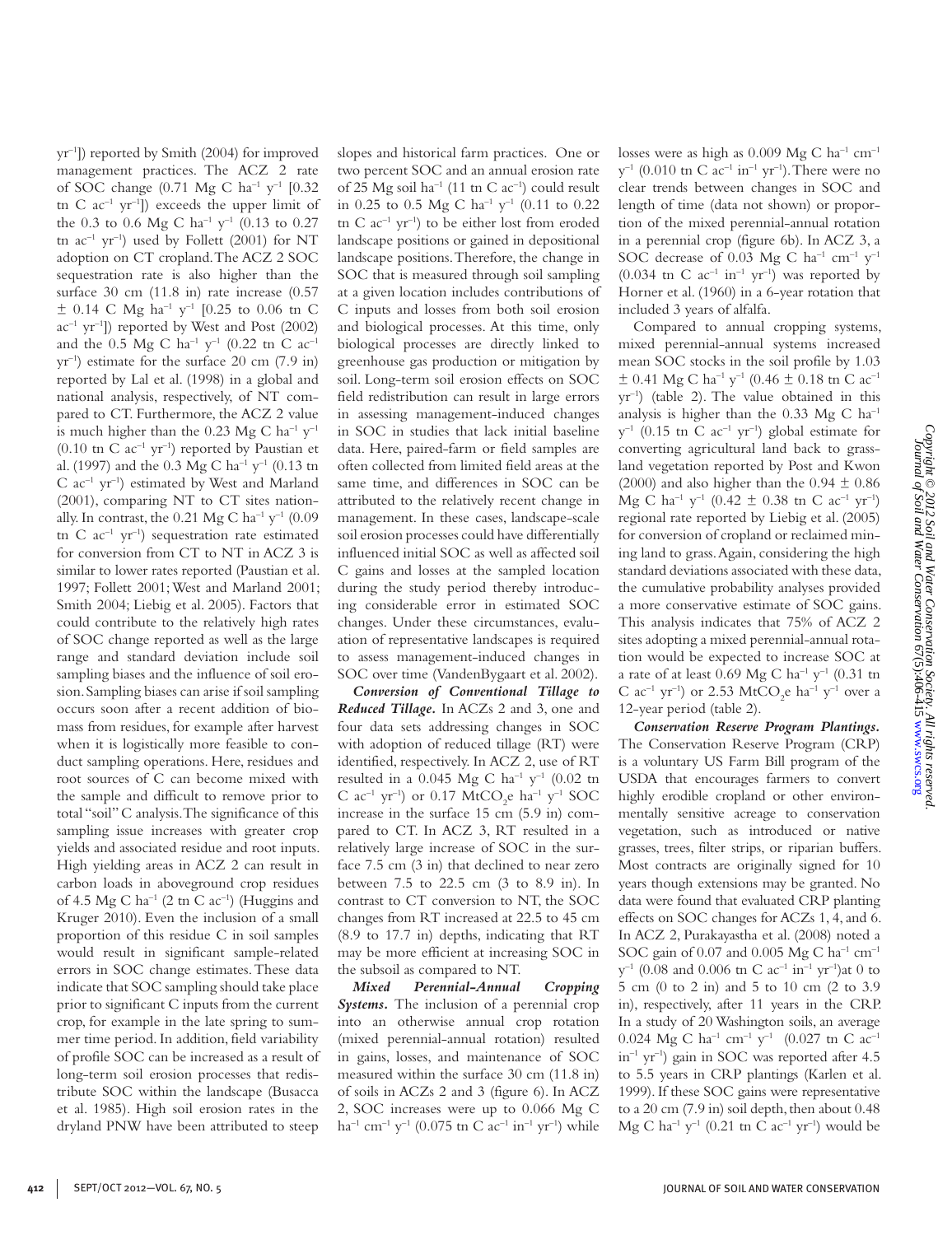Influence of mixed perennial-annual crop rotations on soil organic carbon (SOC) in agroclimatic zones (ACZ) 2 and 3 versus (a) initial SOC and (b) proportion of rotation under perennial cropping.



expected, a rate that is over two times greater than the 0.2 Mg C ha<sup>-1</sup> y<sup>-1</sup> (0.09 tn C ac<sup>-1</sup> yr–1) value used by Cook (2007) but only about 50% of the 0.94  $\pm$  0.86 Mg C ha<sup>-1</sup>  $y^{-1}$  (0.42  $\pm$  0.38 tn C ac<sup>-1</sup> y<sup>-1</sup>) estimated by Liebig et al. (2005) for conversion of cropland to grass. Furthermore, Sanchez de-Leon (2007) observed that changes in SOC under CRP remained 0.11, 0.18, and 0.15 Mg C ha<sup>-1</sup> y<sup>-1</sup> (0.05, 0.08, and 0.07 tn C ac<sup>-1</sup> yr<sup>-1</sup>) below those of native Palouse prairie for the 0 to 10 (0 to 3.9), 10 to 20 (3.9 to 7.9), and 20 to 30 cm (7.9 to 11.8 in) depth increments, respectively, after approximately 23 years in CRP conservation cover.

*Crop Residue Burning.* Burning resulted in a loss of 0.03 Mg C ha<sup>-1</sup> cm<sup>-1</sup> y<sup>-1</sup> (0.034 tn C  $ac^{-1}$  in<sup>-1</sup> yr<sup>-1</sup>) within the surface 15 cm (5.9) in) for a soil in ACZ 2 (Horner et al. 1960). The SOC also declined, however, under cropland management in which residue was not burned, but here the rate of SOC loss was reduced by approximately  $0.01$  Mg C ha<sup>-1</sup> cm<sup>-1</sup> y<sup>-1</sup> (0.011 tn C ac<sup>-1</sup> in<sup>-1</sup> yr<sup>-1</sup>) (Horner et al. 1960). In ACZ 3, Rasmussen and Parton (1994) reported a close to 50% reduction in SOC losses in the surface 30 cm (11.8 in) from not burning crop residue compared to crop residue burning over 55 years. Horner et al. (1960) showed similar SOC losses for both burned and nonburned treatments in ACZ 3 after 10 years of residue burning. The difference between the rate of SOC decline reported by Horner et al. (1960) and Rasmussen and Parton (1994) is likely due to the different lengths of time under burning management and depth of soil sampling (30 versus 20 cm [11.8 versus 7.9 in] for Horner et al. [1960] and Rasmussen and Parton [1994], respectively).

*Barnyard and Green Manures.* In studies from ACZ 2, SOC changes following addition of barnyard manure ranged from slight declines (-0.005 to -0.001 Mg C ha<sup>-1</sup> cm<sup>-1</sup>  $y^{-1}$  [-0.006 to -0.001 tn C ac<sup>-1</sup> in<sup>-1</sup> yr<sup>-1</sup>] to 0.017 Mg C ha<sup>-1</sup> cm<sup>-1</sup> y<sup>-1</sup> (0.019 tn C ac<sup>-1</sup> in<sup>-1</sup> yr–1) increases within the surface 30 cm (11.8 in). Addition of barnyard manure to soils under continuous wheat exhibited increases in SOC while rotations adding barnyard manure but using fallow practices continued to deplete or just maintain SOC stocks (Horner et al. 1960). In ACZ 3, Rasmussen and Parton (1994) observed continued SOC declines in the surface 30 cm following 55 years of barnyard manure and pea vine residue incorporation, respectively, in a winter wheat–summer fallow system. There was also little change in SOC content at 30 to 60 cm (11.8 to 23.6 in) depth (Rasmussen and Parton 1994). Similarly, use of green manures did not reverse the decline in SOC for a win-

ter wheat–summer fallow system, and losses ranged from 0.003 to 0.005 Mg C ha<sup>-1</sup> cm<sup>-1</sup>  $y^{-1}$  (0.003 to 0.006 tn C ac<sup>-1</sup> in<sup>-1</sup> yr<sup>-1</sup>) at 0 to 30 and 30 to 60 cm, respectively (Rasmussen and Parton 1994). The SOC declines were greater over the 10-year study by Horner et al. (1960) compared to the Rasmussen and Parton (1994) 55-year study. Overall, barnyard and green manures increased SOC, but rates of change were dependent on other management practices, such as crop rotation and inclusion of fallow periods.

#### Summary and Conclusions

Agricultural practices have had considerable impact on SOC in the dryland cropping regions of the PNW and will greatly influence future changes in SOC. Evaluating SOC changes that occur as a result of different management practices is critical to policy makers, carbon market developers, and land managers, particularly in light of global climate change and the capacity of soil C sequestration to mitigate some of the rise in atmospheric concentrations of carbon dioxide (CO<sub>2</sub>). Current PNW data were sufficient to estimate changes in SOC that would occur following conversion of native land to agricultural cropping systems, CT to NT, and from the inclusion of more perennial crops in rotation for ACZ 2 and to some extent for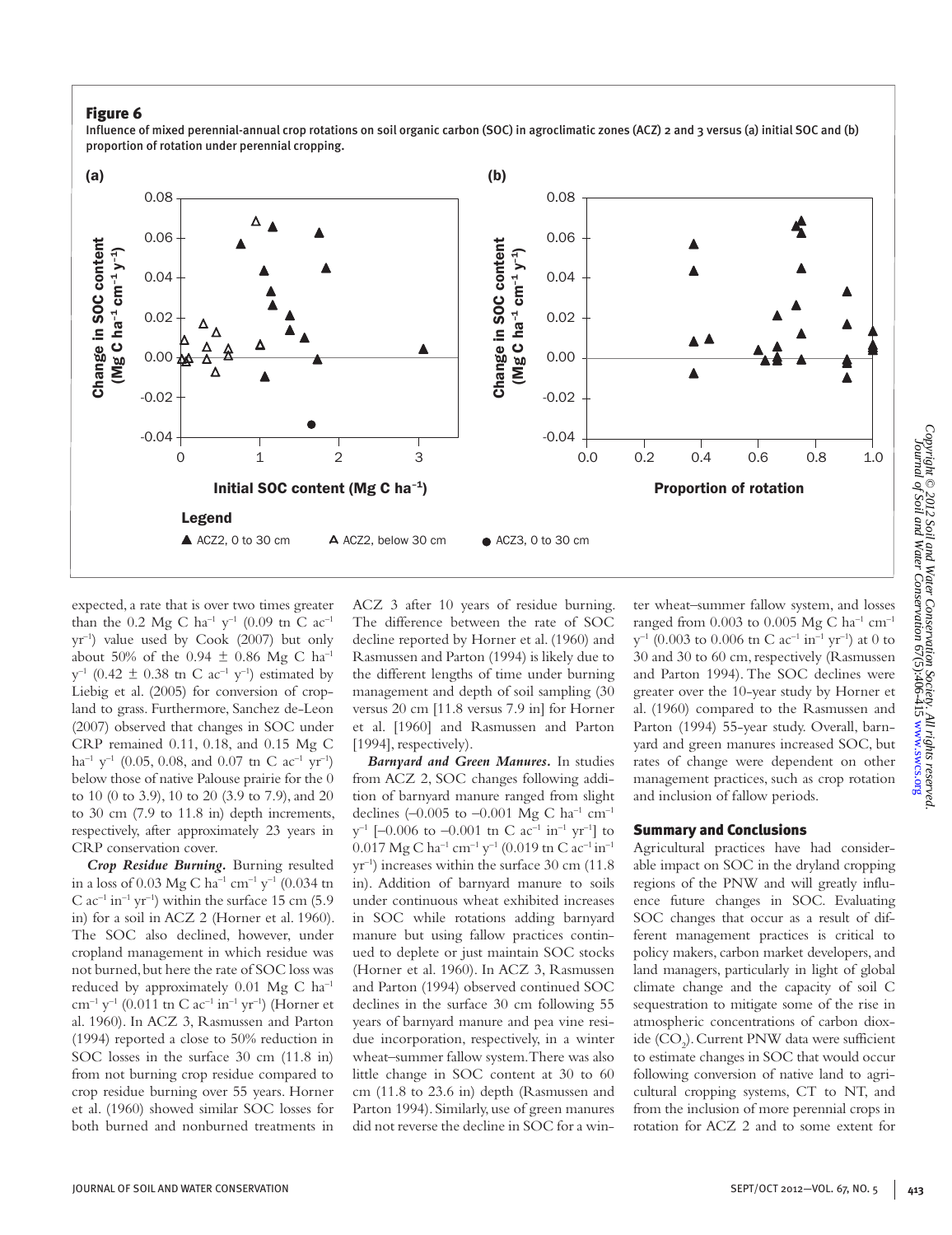Bezdicek, D., J. Hammel, M. Fauci, D. Roe, and J. Mathison.

America Journal 68:1679-1688. Granatstein, D.M., D.F. Bezdicek, V.L. Cochran, L.F. Elliott, and J. Hammel. 1987. Long-term tillage and rotation effects on soil microbial biomass, carbon, and nitrogen. Biology and Fertility of Soils 5:265-270.

Department of Agriculture.

61:77-92.

- Halvorson, A.D., B.J. Weinhold, and A.L. Black. 2002. Tillage, nitrogen, and cropping system effects on soil carbon sequestration. Soil Science Society of America Journal 66:906-912.
- Hassink, J., and A.P. Whitemore. 1997. A model of physical protection of organic matter in soils. Soil Science Society of America Journal 61:131−139.
- Horner, G.M., M.M. Oveson, G.O. Baker, and W.W. Pawson. 1960. Effect of cropping practices on yield, soil organic matter and erosion in the Pacific Northwest wheat region. Washington, Idaho, and Oregon Agricultural Experiment Station and ARS-USDA Coop. Bull. No. 1. Pullman, WA: USDA Agricultural Research Service.
- Huggins, D.R., R.R. Allmaras, C.E. Clapp, J.A. Lamb, and G.W. Randall. 2007. Corn-soybean sequence and tillage

ACZs 3 and 5. Data for these scenarios were very limited, however, for ACZ 4 as well as for other management practices across all zones. Although average changes in SOC were calculated for different depths and for soil profiles as a whole, these data were quite variable. Contributing to study variability were the long-term influences of soil erosion processes and inconsistent SOC sampling and analytical protocols. Consequently, cumulative probability distributions were developed to quantify the uncertainty associated with the SOC data. Expressing soil profile data on a cumulative probability basis provided a method where the degree of certainty in obtaining a particular SOC change could be selected by the user depending on their own risk criteria. For example, using the 25th percentile of the cumulative probability function provides a conservative estimate of SOC change as 75% of soils would be expected to have values that are equal to or greater than this value. In the PNW, on a cumulative probability bases, 75% of converted native ecosystems have lost at least 0.7, 0.35, and 0.14 Mg C ha<sup>-1</sup> y<sup>-1</sup> (0.31, 0.16, and 0.06 tn C ac<sup>-1</sup> yr<sup>-1</sup>) in ACZs 2, 3, and 5, respectively. At the 25th percentile we would expect 75% of ACZs 2 and 3 would gain at least 0.21 and 0.12 Mg C ha<sup>-1</sup> y<sup>-1</sup> (0.09 and 0.05 tn C ac<sup>-1</sup> yr<sup>-1</sup>), respectively, under NT following conversion from CT. Compared to annual cropping systems, mixed perennial-annual systems increased mean profile SOC stocks by 1.03 Mg C ha–1  $y^{-1}$  (0.46 tn C ac<sup>-1</sup> yr<sup>-1</sup>), and we would expect soils in ACZ 2 to gain at least  $0.69$  Mg C ha<sup>-1</sup>  $y^{-1}$  (0.31 tn C ac<sup>-1</sup> yr<sup>-1</sup>) for 75% of locations under this management.

From a carbon credit trading standpoint, SOC should be measureable, transparent, and verifiable (Smith et al. 2007). In order to develop and maintain a viable C sequestration market as well as to assess agricultural sustainability, future SOC studies in the PNW should consider developing a process-oriented strategy for measuring, verifying, and monitoring management impacts on SOC. Many carbon credit programs currently require additionality, where a practice must show that SOC is sequestered beyond "business as usual" or emissions are avoided by maintaining a SOC sequestering practice (Willey and Chameides 2007). The requirement for additionality emphasizes the need for baseline SOC data that quantifies SOC under "business as usual" and is the means by which SOC under alternative management can be compared in order

to determine net benefits (i.e., offsets) (Willey and Chameides 2007).

From this study, it is clear that long-term research quantifying soil organic C content under different management practices is limited. There is also concern that estimates of agricultural soil C sequestration based on a limited soil depth might overestimate the actual sequestration potential resulting from changes in tillage management. Establishment of long-term sites representing the major agricultural systems as well as the more feasible alternatives to "business as usual" for each ACZ is needed. Included in the establishment of long-term sites would be georeferenced sampling locations and a minimum of 150 cm (59.1 in) sampling depth where possible. Initial soil C sampling would provide baseline data to be used in conjunction with temporal sampling to evaluate the rate and amount of soil C changes resulting from management. These efforts should also be linked to validating C model(s) for the region to aid evaluation of SOC changes due to management, particularly for specific farms and sites with unique SOC situations.

#### Acknowledgements

The authors recognize and thank David Uberuaga, biological science technician for the USDA Agricultural Research Service, and Shawn Wetterau, former associate in research at Washington State University Crop and Soil Sciences Department, for ArcGIS assistance; Pawel Szafruga, technical assistant at Washington State University Crop and Soil Science Department, for assistance with summary calculations of total profile SOC change; Dr. Dan Long, center director and research leader for the USDA Agricultural Research Service at the Columbia Plateau Conservation Research Center, for review and comment on draft documents; and The Pacific Northwest Direct Seed Association for valued input. The research was partially funded through the Washington State University Center for Sustaining Agricultural and Natural Resources, USDA Solutions to Economic and Environmental Problems, and the Idaho Soil Conservation Commission. The authors would also like to thank the two anonymous reviewers for comments that improved the manuscript.

#### References

- Al-Kaisi, M., M.X. Yin, and M.A. Licht. 2005. Soil carbon and nitrogen changes as affected by tillage system and crop biomass in a corn-soybean rotation. Applied Soil Ecology 30:174-191.
- Balesdent, J., C. Chenu, and M. Balabane. 2000. Relationship of soil organic matter dynamics to physical protection and tillage. Soil Tillage Research 53:215-230.